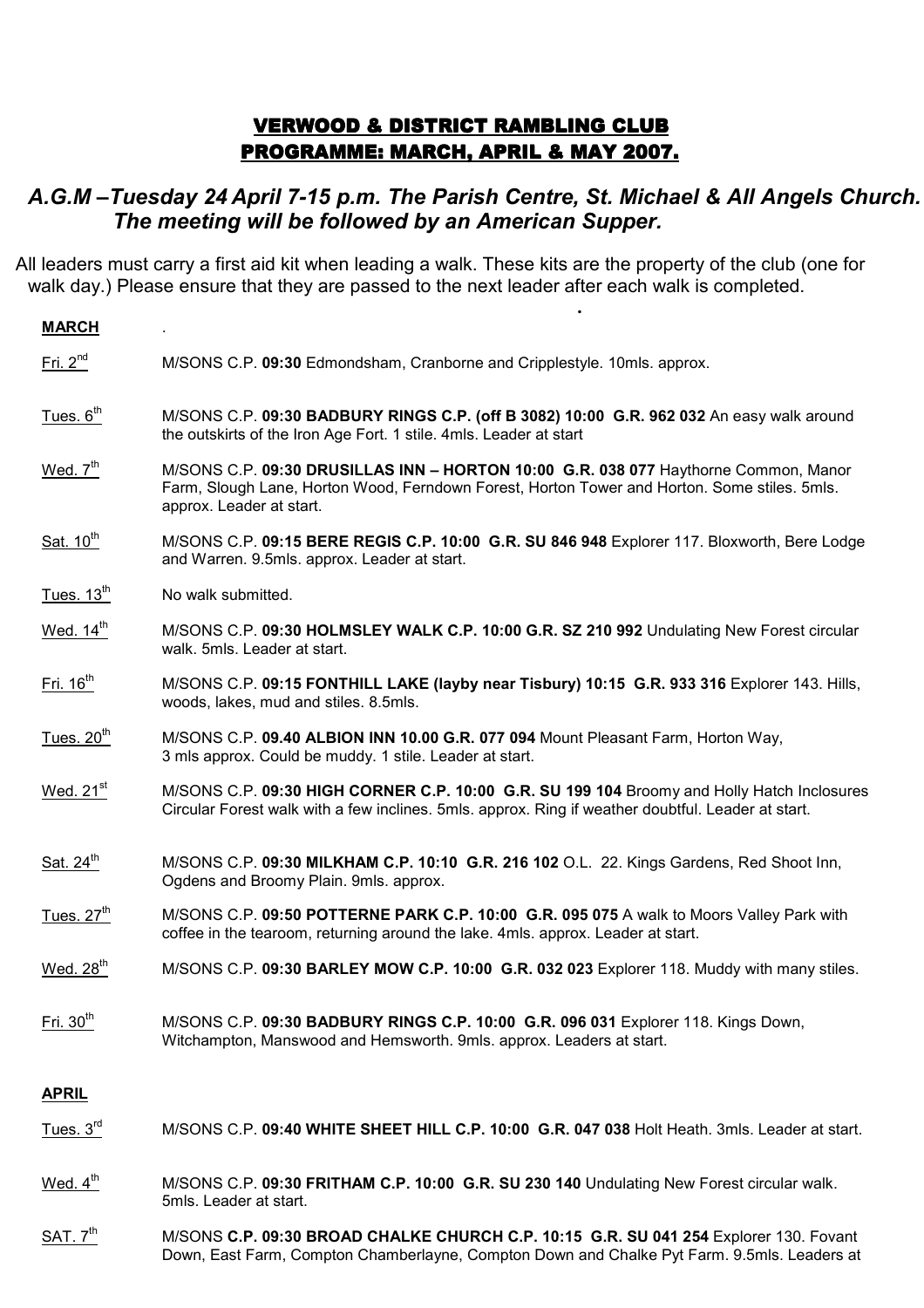start.

- Tues. 10<sup>th</sup> M/SONS C.P. 09:30 BRAEMORE CHURCH (park close to wall) 10:00 G.R. 154 189 O.L. 22. Long Steeple Lane, Whitsbury Wood, possible foals. One easy stile.3 – 3.5mls. Leader at start.
- Wed. 11<sup>th</sup> M/SONS C.P. 09:15 MORETON (park on unmade road past post office / shop)10:30 G.R. 805 894 Moreton, Clouds Hill, Throop Heath, Rimsmoor Pond, Oakers Wood Cottage and Spyway. Easy walk with some inclines. 6.3mls. Leaders at start.
- Fri. 13<sup>th</sup> M/SONS C.P. 09:40 C.P. at start of HURN LANE to MATCHAMS (on slip road) 10:00 G.R. 139 049 O.L. 22. Castleman Trail to Sandford and Bisterne returning via Avon Valley Trail. Some road walking involved (one mile approx ). 8mls.
- Tues. 17<sup>th</sup> M/SONS C.P. 09:50 POTTERNE PARK C.P. 10:00 G.R. 095 075 A walk to Moors Valley Park with coffee in the tearoom, returning around the lake. 4mls.approx. Leader at start.
- Wed. 18<sup>th</sup> M/SONS C.P. 09:30 SHAPWICK N.T. C.P. 10:00 G.R. 937 016 Bishop Court, Tarrant Crawford and River Stour. 5mls. Leader at start.
- Sat. 21<sup>st</sup> M/SONS C.P. 09:20 MARNHULL C.P. 10:10 G.R. 774 194 Explorer 129. Sturminster Newton Mill and Hinton St. Mary. 10mls.approx.
- Tues.  $24^{th}$  M/SONS C.P. 09:30 Hurn THROOP MILL C.P. (off A338 onto A3060) 10:00 G.R. 111 958 A level riverside and lanes walk. 3mls. approx. Leader at start.
- Wed.  $25<sup>th</sup>$  M/SONS C.P. 09:20 MILFORD ON SEA (parking charges apply) 10:15 G.R. 292 918 Sea road by Smugglers Inn, riverside walk, cliffs, start of Hurst Castle Spit and side of river. 5mls. Leaders at start.
- Fri. 27<sup>th</sup> M/SONS C.P. 09:30 SQUIRRELS CORNER (park on verge left hand side from Verwood) 10:00 G.R. 028 150 Explorer 118. Creech Hill Farm, Jubilee Trail, Ackling Dyke and Bottlebrush Down. 8mls. approx.

## **MAY**

- Tues. 1<sup>st</sup> M/SONS C.P. 10:10 CROSS KEYS C.P. MANNINGTON 10:30 G.R. 064 048 Holt Heath, Summerlug Hill. Mud and water after rain. Coffee/ lunch at pub after walk. 3mls. Leader at start.
- Wed.  $2^{nd}$  M/SONS C.P. 09:30 BADBURY RINGS C.P. (OFF B3082) 10.00 G.R.ST 962 032 An easy walk along tracks, pathways, some stiles, 5½ mls. Leaders at start.
- Sat. 5<sup>th</sup> M/SONS C.P. 09:15 TOLPUDDLE 10:15 G.R. 792 944 Explorer 117. Kite Hill, Ashley Barn Farm, Horse Close Plantation and Milborne St. Andrew. 9mls. approx. Leaders at start.
- Tues.  $8<sup>th</sup>$  M/SONS C.P. 09:30 PAMPHILL GREEN C.P. (near school) 10:00 G.R. 993 004 Explorer 118. Abbots Street Copse, All Fools Lane, Holly Lane, hopefully bluebells. 3mls. approx. Leader at start.
- Wed. 9<sup>th</sup> M/SONS C.P. 09:30 WICK FERRY C.P, (charges apply) 10:00 G.R. 150 922 A walk around Hengistbury Head. 5mls. approx.
- Fri. 11<sup>th</sup> M/SONS C.P. 09:00 MOTCOMBE VILLAGE HALL 10:00 G.R. ST 850 253 Explorer 118. Gillingham and Sedgehill. Optional afternoon tea at the Udder Farm Shop. 9mls. approx. Leader at start.
- Tues. 15<sup>th</sup> M/SONS C.P. 09:30 MANSWOOD PLAY AREA 10:00 G.R. 983 080 Explorer 118. Chetterwood, Six Crossways, hopefully bluebells. 3.5 – 3.75mls. Leader at start.